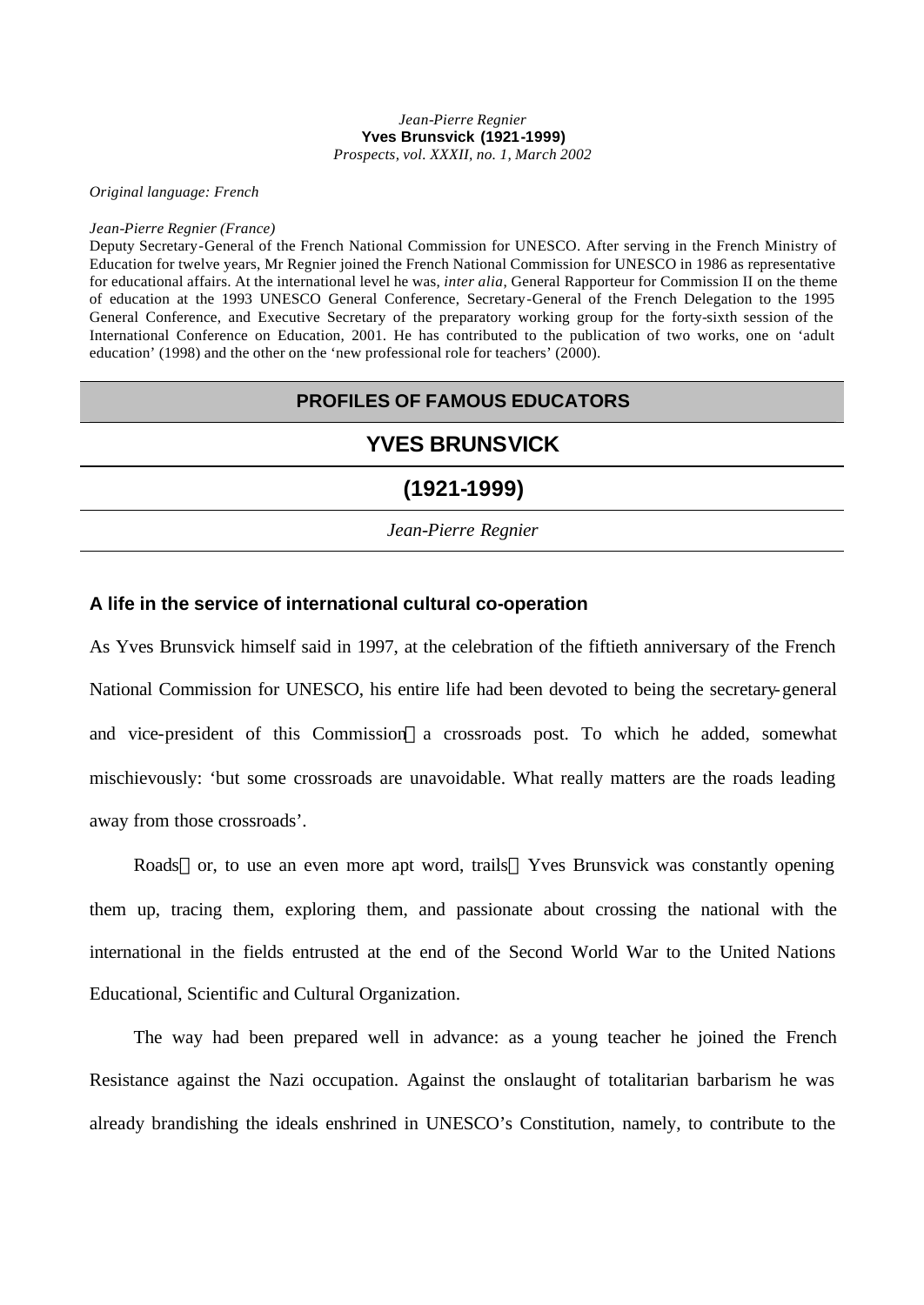advancement of democracy, human rights and peace through the development of international cooperation in education, natural sciences, social and human sciences, culture and communication.

Once peace was restored, he very quickly grew interested, doubtless inspired by an initial experience of cultural relations at the French Ministry of Foreign Affairs, in the new international organization and the possibility it offered—and still offers despite internal and external transformations since that time—of uniting States in the accomplishment of an ethical mission. For the founders of UNESCO, as no doubt for Yves Brunsvick, the Organization's originality lay principally in the fact that it was not meant to be an academy of experts or of women and men of culture, nor was it intended to be a mere intergovernmental organization. Desiring to reach out to and involve intellectual communities and even civil society as a whole in its efforts, UNESCO, in accordance with its Constitution, encouraged from the start the creation of national co-operation bodies, which would become known as national commissions for UNESCO, and international nongovernmental organizations composed of experts and volunteers.

Once launched, the network of national commissions grew even larger with the admission of new States to UNESCO, notably in the wake of the independence movements, and was able to take advantage of developments in international cultural co-operation. Yves Brunsvick was fully aware that the national commissions represented an attempt—unique even today in the context of inter-State co-operation—to combine the national with the international, the governmental with the nongovernmental. Tirelessly, he not only met with numerous national commissions but also took the initiative of bringing them together at meetings, in particular just before the sessions of UNESCO's General Conference.

## **The French National Commission**

The French National Commission, the commission of the country which is host to UNESCO Headquarters, was the first to be established. Yves Brunsvick joined the Commission in 1948,

 $-2-$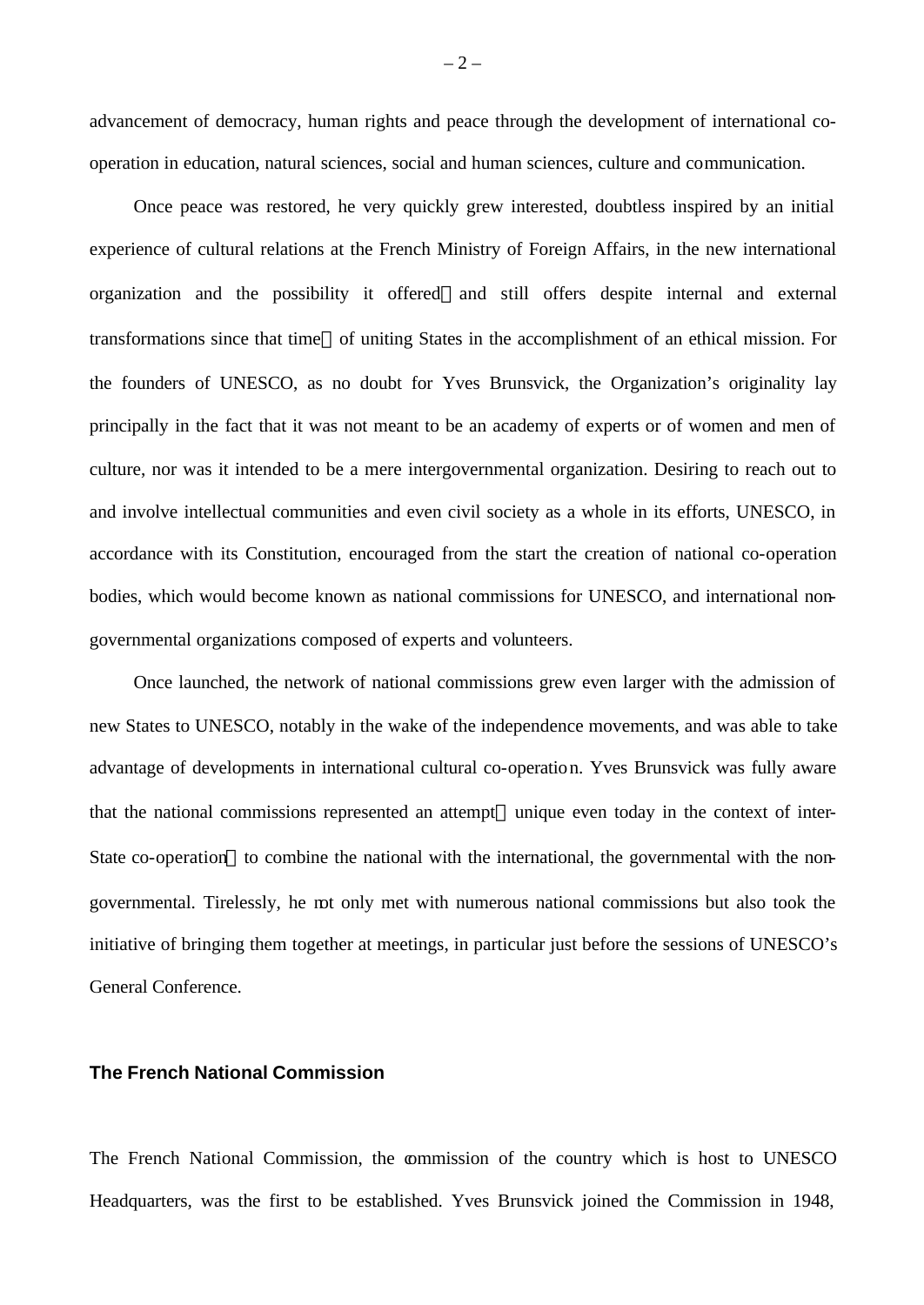serving first as assistant to the Secretary-General, Louis François, and then, starting in 1958, as head of the commission, working closely with several successive presidents.<sup>1</sup> He therefore had the opportunity not only to ensure that eminent French personalities participated in the Commission's work but, even more importantly, to be the architect of projects with which those personalities were closely associated.

For example, in 1958, with the philosopher Gaston Berger as President of the French National Commission, Yves Brunsvick organized a debate at UNESCO on the challenge of scientific progress, which brought together five Nobel prizewinners and garnered an enthusiastic response from the press and the media of the day.

On the initiative of Gaston Berger, who sadly would not live to see its accomplishment, a project to combat illiteracy at the global level using ultra-modern techniques, including space technology, was submitted to the UNESCO General Conference in 1960. Yves Brunsvick took pains to draw attention to this innovative scheme and to keep abreast of its principal achievements, in Senegal and Côte d'Ivoire (the Bouaké project) and, in the following decade, in other countries and regions of the world. Recent international efforts to develop education for all and the growing number of distance education projects prompt us to take a fresh look at the 'Gaston Berger project' and the pioneering role played by people like Yves Brunsvick.

Some years earlier, Yves Brunsvick was associated with a UNESCO project, praised by Jean Cocteau and Jean Giraudoux among others, organized in Limoges, France, on the theme of art and sport. Here, too, this eminently educational project, aimed at finding common ground between the museum and the stadium, might be a source of inspiration for our efforts today.

One need hardly stress that Yves Brunsvick took a particular interest throughout his life and career in culture and cultural relations. As Augustin Girard, president of the history committee of the French Ministry of Culture, said at the fiftieth anniversary celebration mentioned above, 'At the Commission we were immediately welcomed with open arms by Yves Brunsvick, and we quickly discovered a shared intellectual outlook on which we could always rely.'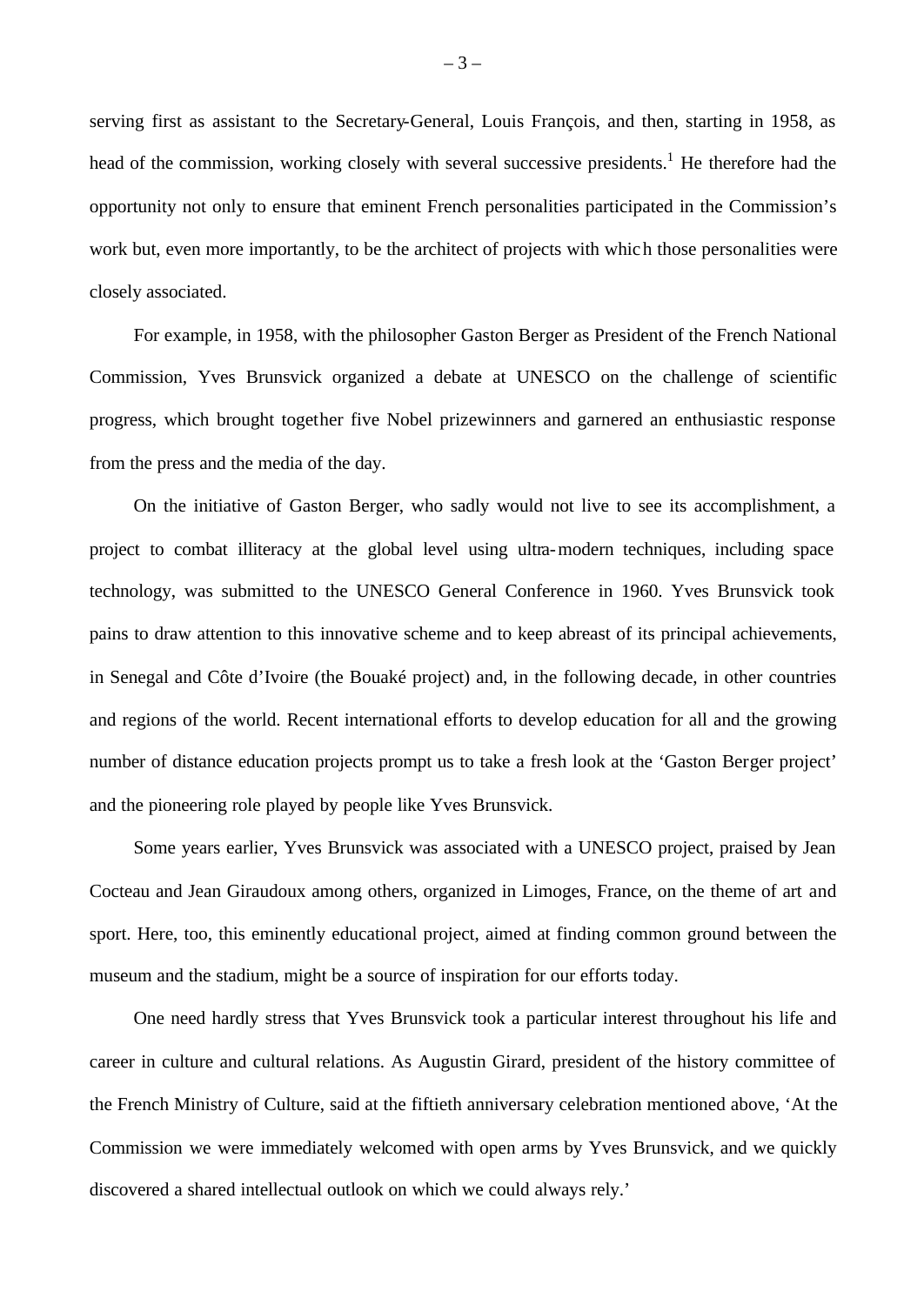Mr Girard added: 'What struck us immediately at the Commission was the spirit of innovation, rare in those days [the 1960s], sustained both by the heady mixture of exchanges at UNESCO and by the unwavering attitude of the Commission's Secretary-General, whose intellect instinctively inclined towards reform and the new'. Several significant innovations introduced subsequently are worthy of mention here: the concept of 'cultural policies' adopted by the General Conference of UNESCO at its 1966 and 1968 sessions, the idea of equal sharing of cultural property, developed between 1964 and 1970 at the Avignon meetings under the presidency of Jean Vilar, the emergence of the concept of cultural development, the birth of the idea of 'cultural administrator' and the creative Utopia aimed at associating artists with the measures concerning them.

The late 1970s and the 1980s were a fertile period for cultural reflection under the aegis of the Commission and its dynamic leader, Yves Brunsvick, whether through the international training days for cultural affairs administration, held in Paris, Grenoble and Nice in 1977, the international seminar on creativity held in Arles in 1982 with the participation of the writer Georges Emmanuel Clancier, or, above all, the meetings among the cultural communities of Africa, Europe and the Arab world held, at the request of the President of the French Republic, from 23 to 27 March 1982 in Avignon with a view to contributing to the study of the cultural foundations of a new international order. One of the roads starting at the Avignon crossroads—to use Yves Brunsvick's striking metaphor—would lead to a project for the rebirth of the library of Alexandria, which might well be called: how an ancient myth can help construct the future.

Yves Brunsvick was, of course, involved in all UNESCO's major cultural heritage projects: the creation during the earliest decades of UNESCO's existence of the two non-governmental organizations devoted to world heritage activities—ICOM<sup>2</sup> and ICOMOS<sup>3</sup>; the heroic campaigns carried out in Nubia and Venice; the elaboration and implementation of the World Heritage Convention, whose success is clear from the fact that nearly 600 cultural and natural sites feature today on a list that places them under the protection of humanity.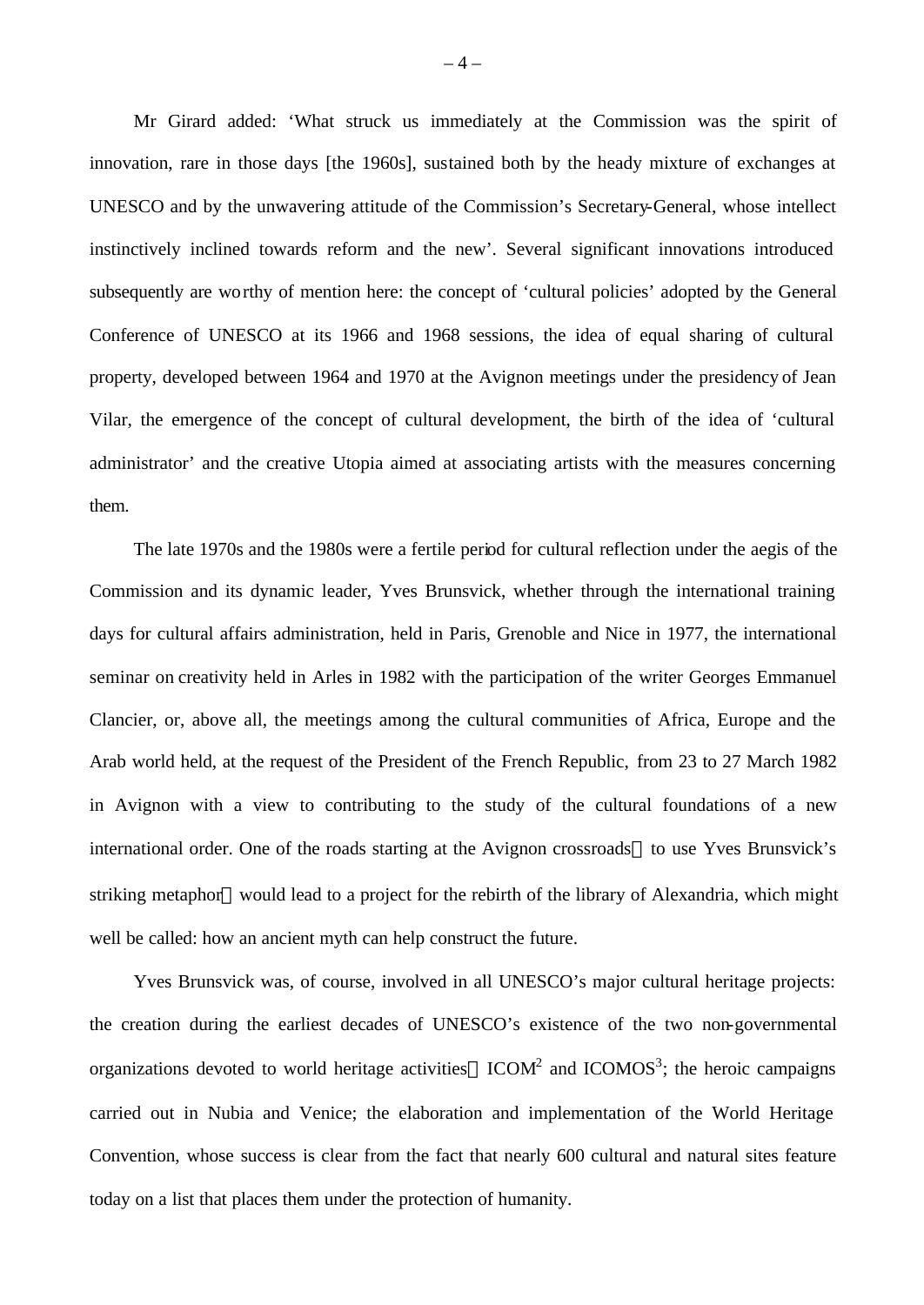These major cultural operations, to which Yves Brunsvick contributed tirelessly, undoubtedly laid the foundations for today's international debate on the meaning of public cultural property and the importance of promoting cultural diversity in an era of globalization.

Always eager to understand the developments of his time, Yves Brunsvick was fascinated by globalization. As a humanist, however, he feared its effects, knowing that the globalization of the economy was little more than the prelude to a metamorphosis of civilization whose cultural consequences were, and are still, difficult to predict. In that spirit he wrote, with André Danzin, *Birth of a civilization: the shock of globalization*, published in 1998, which described globalization as the consequence of a profound evolution in world view, living conditions and relations among peoples. The book gives particular prominence to education, which must 'satisfy the new conditions of professional competence and personal culture required by the emergence of the civilization of communication in a global economy'.

### **The educational practitioner**

Yves Brunsvick was genuinely passionate about education. The ideas of Jean Guéhenno on the need to reconcile scientific thought and popular instinct, of Henri Laugier, who urged intellectuals to adopt an international perspective, and of Gaston Berger, mentioned above, surely influenced this committed teacher, who, eager to keep in touch with educational practice, taught for thirty years, in parallel to his national and international responsibilities, at the Centre d'Études de la Civilisation Française at the Sorbonne.

Not surprisingly, in the 1950s and 1960s he fostered intellectual attitudes that helped develop within the French National Commission a broader view of basic education, proving very valuable at the Jomtien World Conference on Education for All in 1990 and more recently at the Dakar World Education Forum in 2000. The aim was, and still is, not to accept cut-price education, a source of frustration for individuals and disillusionment for the countries involved. Yves Brunsvick plunged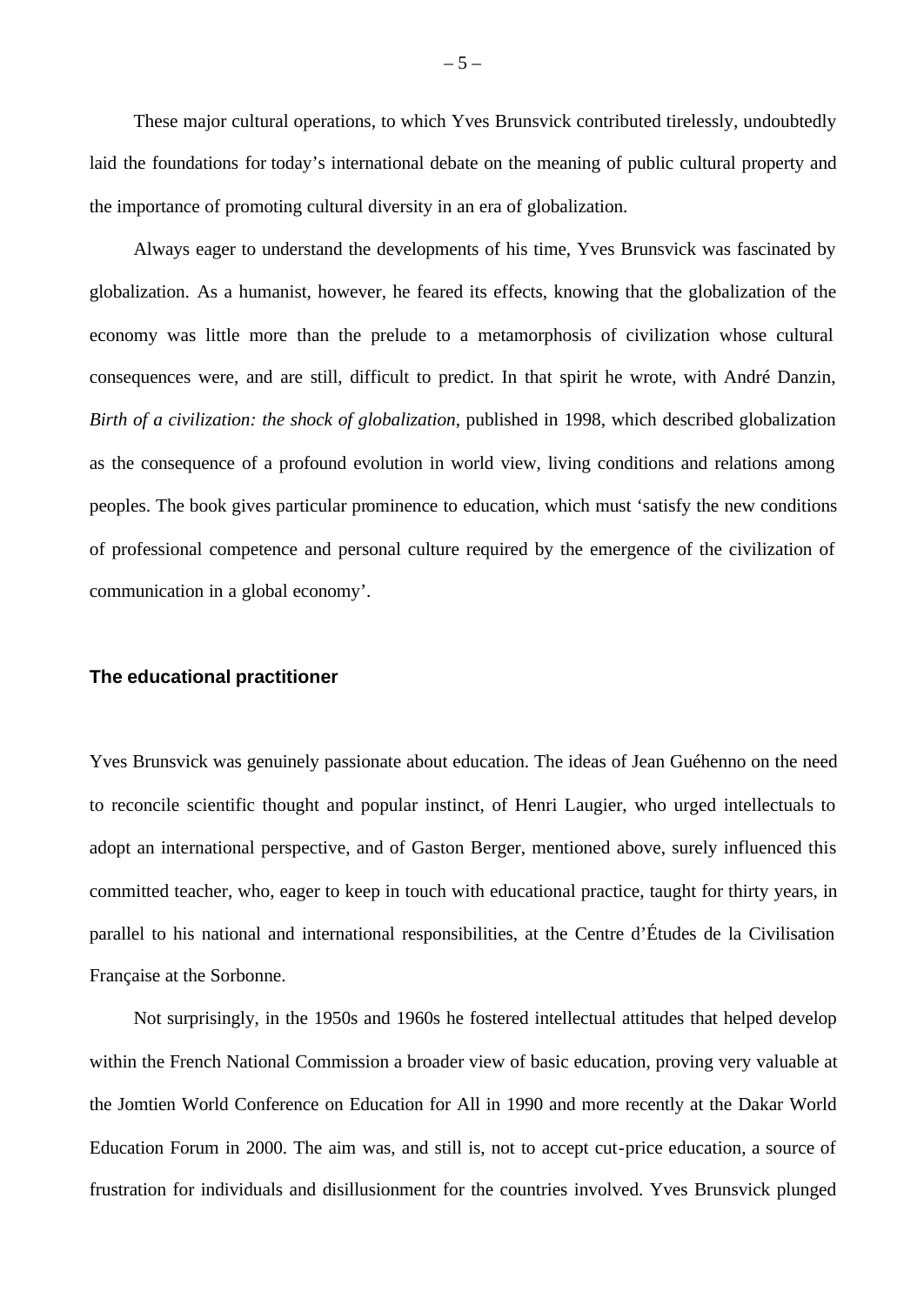into the Jomtien adventure with his usual energy, defending the idea of a basic education that would serve as a springboard to other levels of education and training with a view to helping countries achieve complete and integrated development.

For this, we need not only education but also training. The demand for training, a constant factor since the founding of UNESCO, grew even stronger in the 1960s and 1970s in response to the pressing training needs of young professionals in recently independent countries, who were confronted in addition with the task of revitalizing and developing their education systems. On the initiative of Yves Brunsvick, the French National Commission placed its knowledge and skills at the disposal of UNESCO by launching, parallel to specific individual programmes, broad training operations, notably in Africa, aimed at the establishment of institutions with multiplier effects, such as teacher-training institutions, engineering schools and various universities, vital to the economic and social development of the countries involved.

This training operation, representing a substantial investment, entered a new phase in the 1970s with the setting up of specialized post-graduate courses based on the international scientific priorities identified by UNESCO.

Today, as in the past, we must always strive to view education, training, scientific research and progress in economic and cultural development as indissociable. The life and work of Yves Brunsvick bear witness to this.

## **Yves Brunsvick and the International Bureau of Education**

As an educator, Yves Brunsvick was naturally quick to take an interest in the International Bureau of Education (IBE), fruit of the pedagogical movement flourishing in Geneva in the early decades of the twentieth century. He was particularly devoted to this institution founded during the League of Nations era, at a time when, even though UNESCO had not yet come into existence, the need for international educational co-operation was already considerable.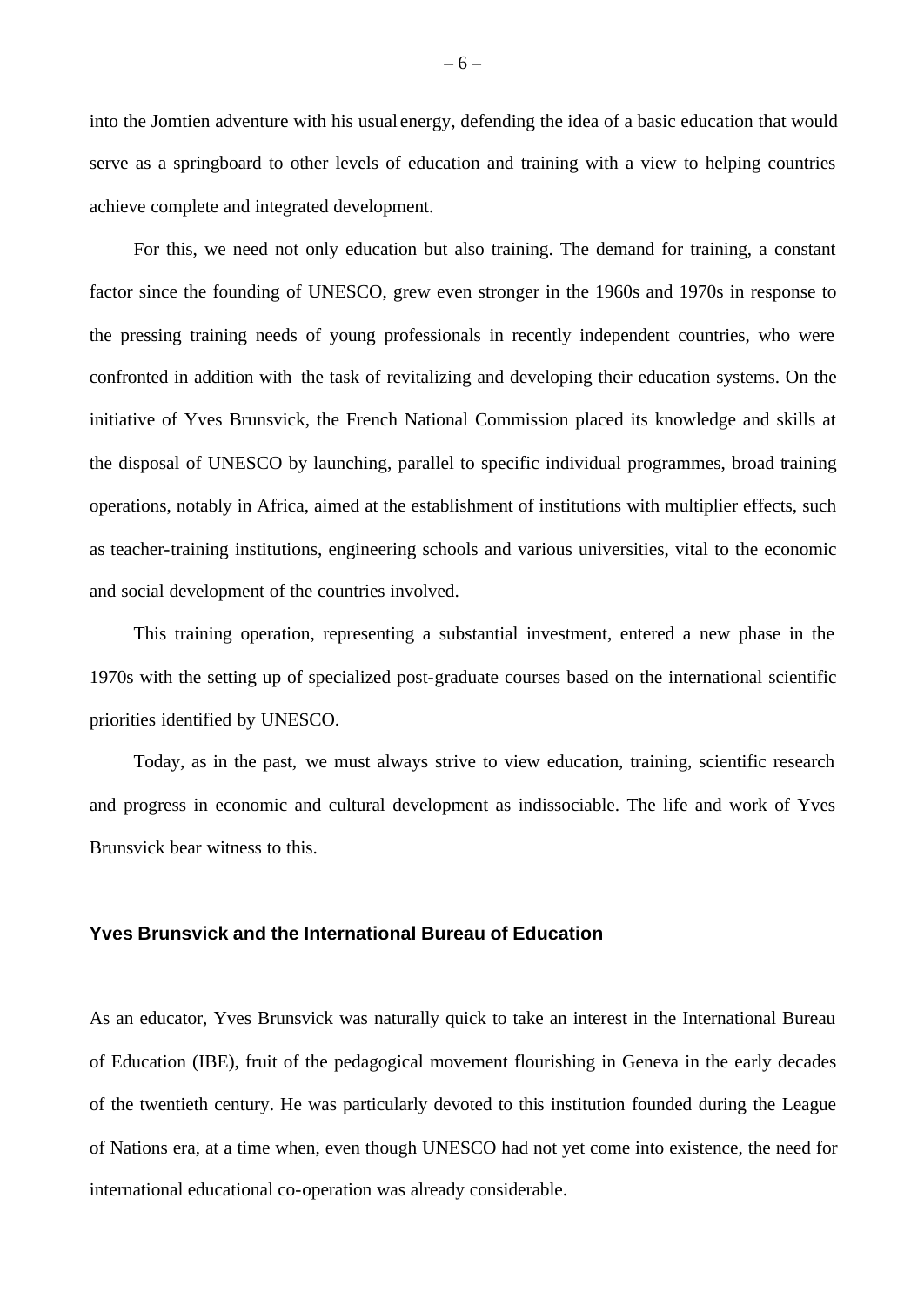The establishment of UNESCO at the end of the Second World War confirmed the wisdom of the process set in motion by the founders of IBE, while giving rise at the same time to an identity crisis for the Bureau, confronted with the closely related mandates—at least in education—of the two organizations. Today, the storm has apparently been weathered, with the transformation of the International Bureau of Education into an international centre for educational content.

Yves Brunsvick, a man of conviction and commitment, understood that the IBE had to keep up with the times. Accordingly, the presidency of the IBE Council, which he assumed from 1986 to 1989, marked a period of renewal. Thanks to Yves Brunsvick, the Bureau began to win back the international influence it had wielded under the leadership of Jean Piaget. To achieve that entailed combating a certain tendency towards Eurocentrism, encouraging the decentralization of activities, promoting the development of regional and sub-regional networks, encouraging the return of educators and other education specialists and reaffirming the role of IBE as the analyst of major educational trends worldwide.

The momentum brought by Yves Brunsvick left its mark on IBE as it did on UNESCO, which he loved and served with conviction and enthusiasm. His confidence in the human spirit (one of his books was about Gandhi), his attachment to the spirit of the Enlightenment (he was a contributor to studies of Rousseau and Diderot and at the end of his life was still engaged in research on Montesquieu), his belief in universality, his humanism marked by generosity—all of this bound him closely to an organization with an ethical mission: 'Since wars begin in the minds of men, it is in the minds of men that the defences of peace must be constructed'.

Although his voice has been silenced, the message of his work endures—the message of a man of education and culture, open to scientific and technological change, defender of freedom of expression and critical thinking, conscious of the significance of the major intellectual movements while solidly anchored in reality.

At the forty-sixth session of the International Conference on Education, held in Geneva in 2001 on the theme 'Learning to live together', the Comenius Medal was awarded posthumously to

 $-7-$